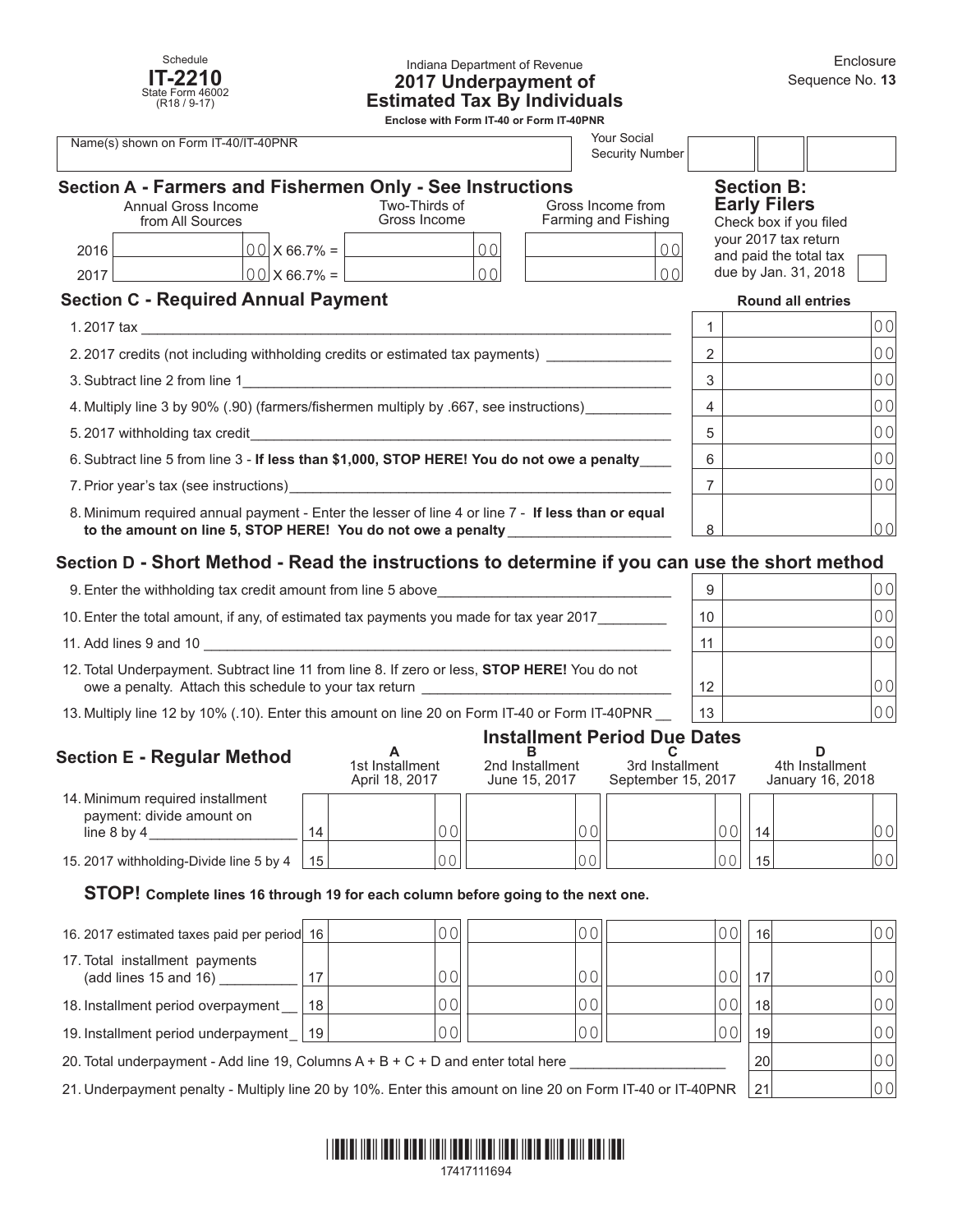# Indiana Department of Revenue **Underpayment of Estimated Tax by Individuals**

**WHAT** is the purpose of Schedule IT-2210? This schedule is used for one of **two** reasons:

- 1. To help you figure any penalty you owe for not paying enough tax throughout the year, **or**
- 2. To show you paid enough tax throughout the year to be exempt from the penalty.

**WHY** is a penalty charged? The Indiana income tax system is a "pay as you go" system. Many taxpayers have enough taxes withheld from their income throughout the year to cover their year-end total tax due. However, if you don't have taxes withheld from your income, or if you don't have *enough* tax withheld from your income, you may owe a penalty for underpaying estimated tax.

**WHO** should use Schedule IT-2210? You should complete this schedule if :

- The amount you owe for tax year 2017, after credits, is \$1,000 or more. The amount you owe is from IT-40 and IT-40PNR, line 15 minus line 14, **or**
- • You underpaid the minimum amount due for one or more of the installment periods.

**Note.** Form IT-40P filers must see special instructions on page 3.

**HOW** much is the penalty? The penalty is 10% of the underpayment for each underpaid installment period. That is why Section E of this schedule is set up by periods, and should be filled out one column at a time.

**WHAT DO I NEED** to complete this form? You'll need a copy of:

- Your completed 2017 IT-40 or IT-40PNR,
- • Your 2016 IT-40 or IT-40PNR, **and**

• Records of actual estimated tax payments you made for 2017.

**WHAT ELSE** do I need to know about this schedule?

- If you are a farmer or fisherman, you should review Section A below and *Section D - Short Method* instructions on page 2.
- All taxpayers need to know about the short method of figuring the penalty in Section D.
- If you received seasonal income (i.e. you had fireworks sales, you worked during a Christmas season, etc.) that is not evenly received throughout the year, you might want to complete Schedule IT-2210A, Annualized Income Schedule. Annualization could possibly [reduce your required installm](http://www.in.gov/dor/5333.htm)ent tax payments. You may download Schedule IT-2210A from the following web address: **www.in.gov/dor/5695.htm.**

# **SECTION A – Farmers and Fishermen**

If at least two-thirds of your gross income for 2016 or 2017 was from farming or fishing, you have only one payment due date for 2017 estimated tax - Jan. 16, 2018.

To meet an exception to the underpayment penalty for 2017, you may use Option 1 or 2:

**Option 1 –** Pay all your estimated tax by Jan. 16, 2018, and file your Form IT-40 by April 17, 2018, **OR**

**Option 2 –** File your Form IT-40 by March 1, 2018, and pay all the tax due. You are not required to make an estimated tax payment if you choose this second option. If you pay all the tax due, you will not be penalized for failure to pay estimated tax.

# **SECTION B – Early Filers**

If you file your individual income tax return and pay the tax due by Jan. 31, 2018, you will not be required to make a fourth installment estimated tax payment. For additional information see the instructions for line 16.

# **SECTION C – Required Annual Payments**

Section C will determine if you should have paid estimated taxes during the year and the minimum amount required.

**Line 1 – 2017 Tax:** Add together the state adjusted gross income tax and county income tax from lines 8 and 9 of either Form IT-40 or Form IT-40PNR, plus any recapture of the CollegeChoice 529 credit from line 3 of Indiana's Schedule 4 or Schedule E. Enter the total here.

**Line 2 – 2017 Credits:** Add together any credits from lines 4 through 8 of Indiana's Schedule 5 or Schedule F, plus any offset credits from line 8 of Indiana's Schedule 6 or Schedule G. Enter the total here.

**Line 4 –** To determine 90 percent of your total expected tax, multiply line 3 by 90 percent (.90).

**Note.** If at least 2/3 of your gross income is from farming or fishing, multiply line 3 by 66 2/3 percent (.667).

**Line 5 – 2017 Withholding:** Add together any state and county withholding amounts from lines 1 and 2 of Indiana's Schedule 5 or Schedule F. Enter the total here.

**Line 6 –** Subtract line 5 from line 3. If this amount is less than \$1,000, you **do not** owe a penalty. **Stop** here and **attach a copy of this schedule** to your individual income tax return.

**Line 7 – Prior Year's Tax Exception:**  See if you are eligible for any of the following exceptions.

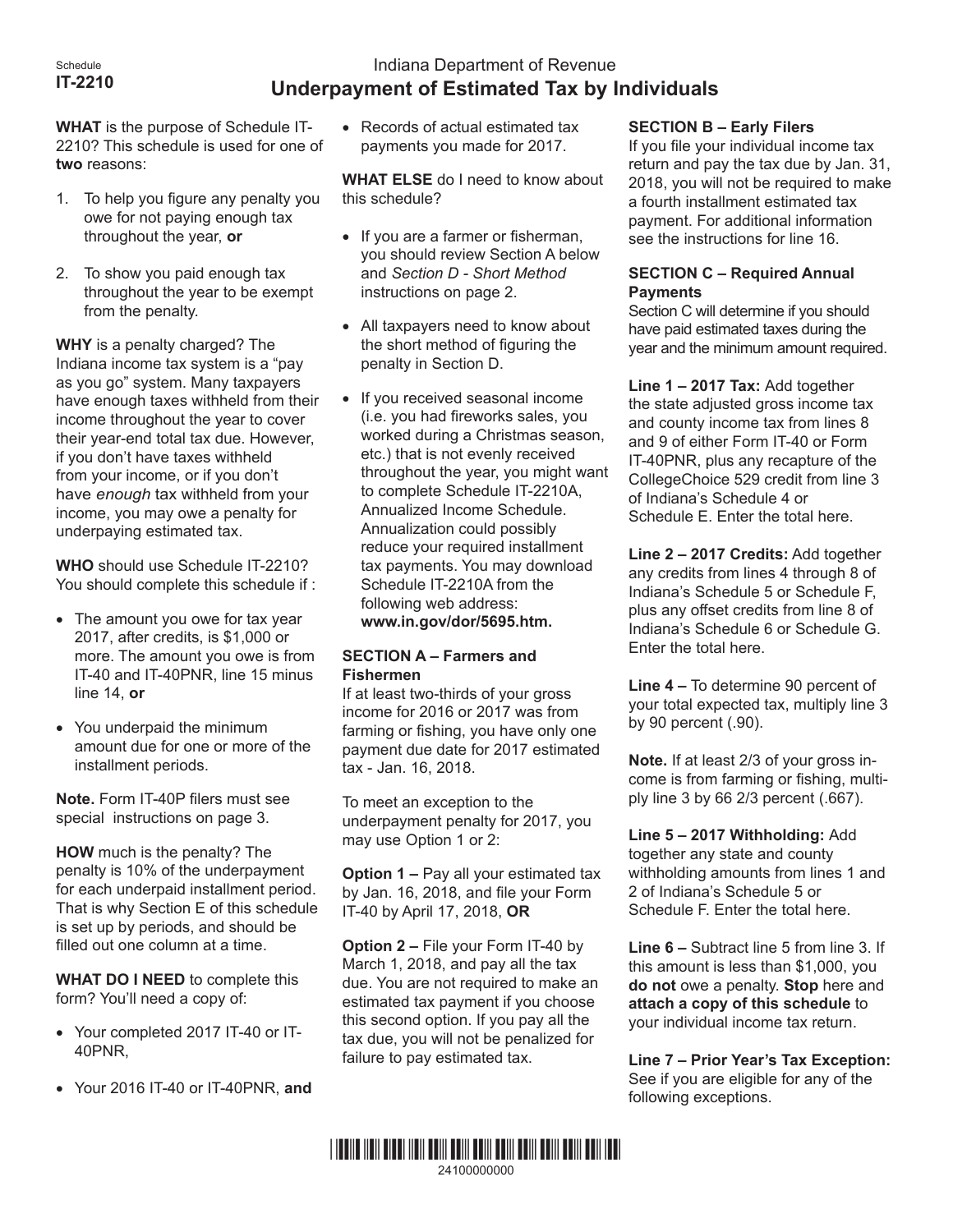- If you filed a  $2016$  IT-40, add the tax from lines 8 and 9; subtract the total of the credits on line 13 plus any amounts on Schedule 5, lines 4 through 8. Enter the result here. **Note.** See **CAUTION** box on page 2.
- If you filed a 2016 IT-40PNR as a **full-year nonresident**, add the tax from lines 8 and 9; subtract the total of the credits on line 13 plus any amounts on Schedule F, lines 4 through 8. Enter the result here. **Note.** See **CAUTION** box below.
- If you filed a 2016 IT-40PNR as a **part-year resident** of Indiana, you must figure the tax for that year on an annualized basis. See the instruction and *Example for when 2016 IT-40PNR was filed as a part-year resident* in the right-hand column.

# **Line 8 – Minimum required annual**

**payment:** Enter the lesser of line 4 or line 7. If the line 7 entry is N/A, enter the amount from line 4 on this line. Continue to Section D or Section E, whichever applies.

# **SECTION D – Short Method**

You can use the short method **only if:**

- You made no estimated tax payments, **or**
- You paid estimated tax in four equal amounts by the due dates, **or**
- At least two-thirds of your gross income from 2016 or 2017 was from farming or fishing and an estimated tax payment (if any) was made by Jan. 16, 2018.

You **can't** use the short method if either of the following applies:

- You made any estimated tax payments late, **or**
- • You made estimated payments in unequal amounts.

*Example for when 2016 IT-40PNR was filed as a part-year resident:* If you filed a 2016 IT-40PNR as a part-year resident of Indiana, you must figure the tax for that year on an annualized basis. You can accomplish this by multiplying the IT-40PNR line 1 income by 12 and dividing the result by the number of months you were an Indiana resident. Then figure the state tax and county tax, if applicable, by 1) subtracting your 2017 exemptions from the result and 2) multiplying that total by the combined state and applicable county tax rate(s) from your 2017 Indiana individual income tax return. See the example below. **Note:** See **CAUTION** box below.

## *Example*

- Jane moved to Indiana on Sept. 15, 2016, so she was a resident for 3.5 months.
- Her 2016 IT-40PNR line 1 income is \$10,000.
- Her 2017 total exemptions are \$3,500.
- The 2017 adjusted gross income tax rate is 3.23% (.0323). Her 2017 county tax rate is .0107 (for a 4.3% [.043] combined state and county tax rate.)

Use Steps 1 - 4 below to figure her prior year's tax exception for line 7 of the IT-2210.

| Step 1 | \$10,000<br>12<br>x                                                      | 2016 Indiana income<br>months           |  |  |  |  |
|--------|--------------------------------------------------------------------------|-----------------------------------------|--|--|--|--|
|        | \$120,000                                                                | annualized income                       |  |  |  |  |
|        |                                                                          |                                         |  |  |  |  |
|        | <b>Step 2</b> \$ 120,000                                                 | annualized income                       |  |  |  |  |
|        | 3.5                                                                      | months of 2016 residency                |  |  |  |  |
|        | 34,286                                                                   |                                         |  |  |  |  |
|        | Step 3 \$ 34,286                                                         |                                         |  |  |  |  |
|        | 3,500                                                                    | 2017 exemptions                         |  |  |  |  |
|        | 30,786                                                                   |                                         |  |  |  |  |
|        | <b>Step 4 \$ 30,786</b>                                                  |                                         |  |  |  |  |
|        | 4.3%<br><u>х</u>                                                         | 2017 combined state and county tax rate |  |  |  |  |
|        | \$<br>$1,324*$                                                           |                                         |  |  |  |  |
|        | The \$1,324 Step 4 amount should be entered as an exception on line 7 of |                                         |  |  |  |  |

**CAUTION.** If your 2016 state taxable income (line 7 of Form IT-40 or Form IT-40PNR) is more than \$150,000 (\$75,000 if your 2017 filing status is married filing separately), you must enter **110%** of last year's tax (instead of 100%) on line 7.

**Example.** Chris and Kate's 2016 state taxable income from line 7 of Form IT-40 is \$158,000. They must take the following steps to arrive at the exception amount for line 7:

- a) 2016 IT-40 total income tax (line 8 plus line 9)...........................\$ 6,952
- b) 2016 IT-40 credits (line 13 plus Schedule 5, lines 4 through 8)  $-1,952$
- c) Subtotal ......................................................................................\$ 5,000
- d) Exception to the penalty percentage..........................................x 110%
- e) Amount for line 7 of Schedule IT-2210 .......................................\$ 5,500

**Note.** If Chris and Kate's 2016 state taxable income is less than \$150,000, they would enter \$5,000 instead of \$5,500 on line 7.

Jane's Schedule IT-2210.